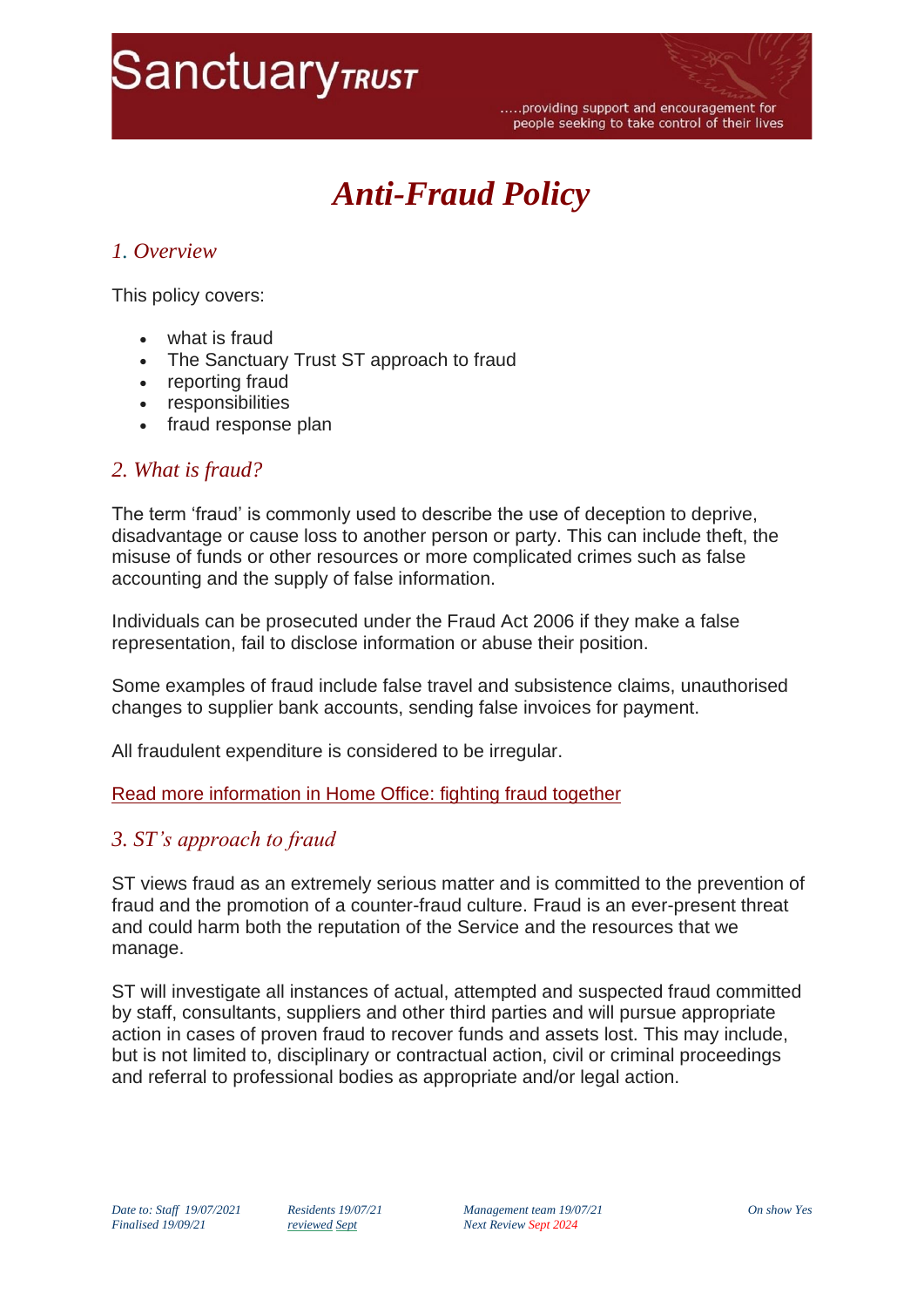# **SanctuaryTRUST**

# *4. Reporting fraud*

ST encourages employees to report actual, attempted or suspected fraud and/or other forms of illegal activity without fear of reprisal.

Employees must report concerns about actual, attempted or suspected fraud to their manager or to the Director of Finance. If concerns involve the Director of Finance, these should be reported to the Ombudsman. If concerns involve the Ombudsman, these should be reported to the Chair of the local Authority.

The Public Interest Disclosure Act 1998 protects employees who raise concerns about certain matters of public interest in good faith. Staff can obtain free independent advice from the charity [Public Concern at Work](http://www.pcaw.org.uk/) and should refer to ST's [whistleblowing policy.](https://sanctuarytrust.org.uk/wp-content/uploads/2021/07/33-whistle-blowing-policy.pdf)

### *5. Responsibilities*

[Managing Public Money](https://www.gov.uk/government/publications/managing-public-money) (Annex 4.9) sets the general responsibilities for public sector organisations in relation to fraud.

The Accounting Officer is responsible for establishing and maintaining a sound system of internal control that supports the achievement of departmental policies, aims and objectives. The system of internal control is designed to respond to and manage the whole range of risks that an organisation faces. The system of internal control is based on an on-going process designed to identify the principal risks, to evaluate the nature and extent of those risks and to manage them effectively.

Managing fraud risk will be seen in the context of the management of this wider range of risks.

Overall responsibility for managing the risk of fraud has been delegated to the Director of Finance.

The Senior Leadership Team is responsible for:

- implementing the anti-fraud policy and fraud response plan commensurate with the fraud risk profile and ensuring all employees are aware of these and know what their responsibilities are in relation to combating fraud;
- ensuring effective controls exist to prevent and detect fraud;
- ensuring arrangements are in place for reporting fraud and that all suspected or alleged fraud is investigated;
- ensuring appropriate action is taken against those who commit fraud or who are implicated in it;
- taking action to recover losses; and
- ensuring appropriate action is taken to minimise the risk of similar frauds occurring in the future.